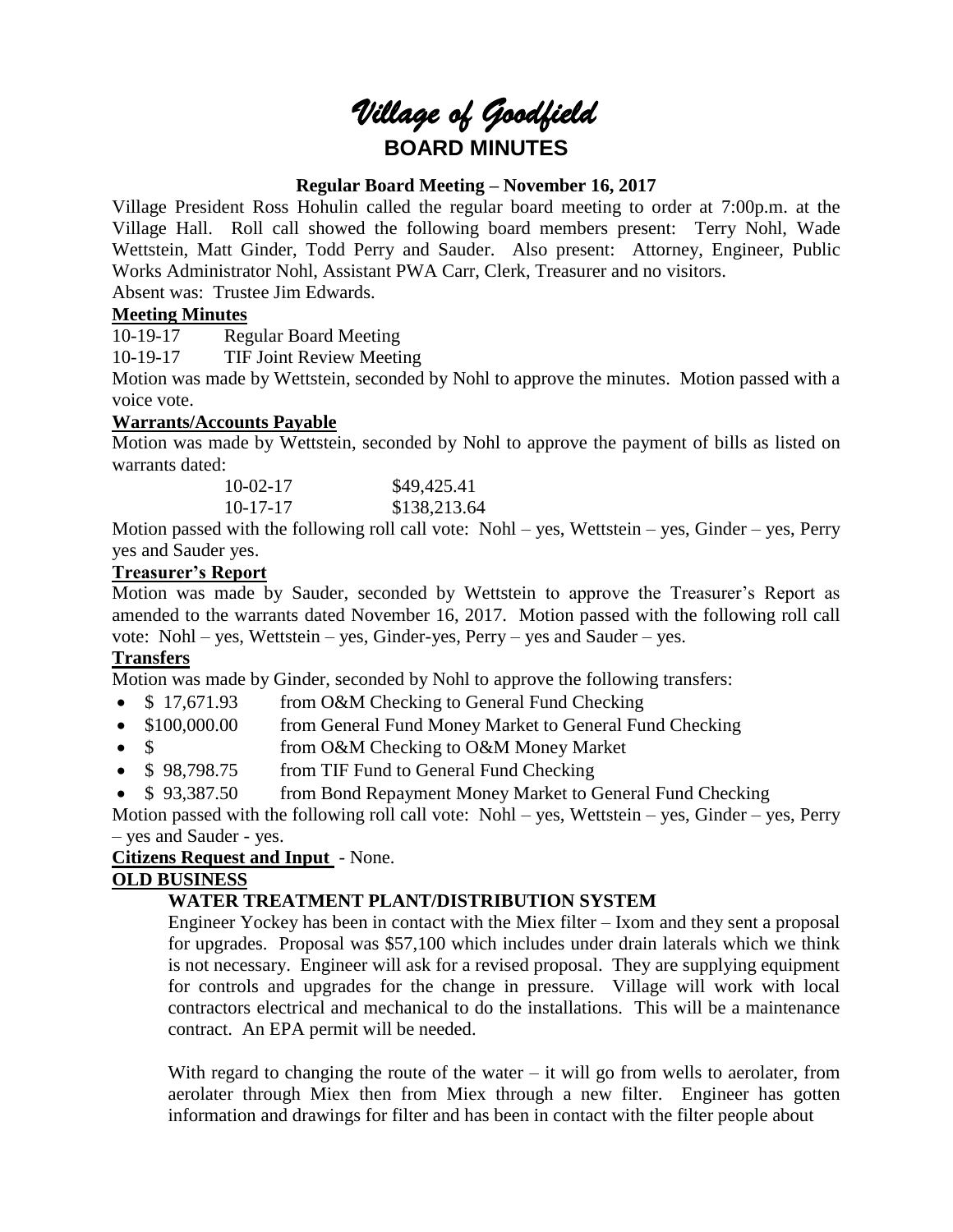removing manganese. Because the Village has ammonia in our water which is naturally occurring it is harder to remove the manganese. We could add polymer to help. Engineer Yockey has emailed Ixom to make sure potassium permanganate and polymer won't cause an issue with the resin in the Miex unit. Engineer asked if while the Village is doing this if we should change out the media in the aerolater, it may be a good time to do this. We will bid the filter and the new media and then hire a contractor to do piping and installation of the media. Timing is going to be critical.

## **1. Water Main Extension**

Nothing discussed.

## **SEWER TREATMENT PLANT/DISTRIBUTION SYSTEM**

**1. Trunk Sewer Improvements, Clearing Brush, Easements** Nothing discussed.

**Payment of outstanding invoices upon request of Village Engineer**

There were no outstanding invoices.

**Comprehensive Plan/Mile and a half radius map**

Nothing discussed.

#### **Safety Improvement for Norfolk Southern Railroad @ Harrison & Birkey Street**

Plans are completed. Some elevations are  $1\frac{1}{2}$  feet. If more than 3" we can add gravel to sub-base the asphalt over that. Seal coat showing add gravel and then asphalt. Added first driveway North on Birkey St. – concrete wall on inside radius of driveway. Talked with Aaron Tolliver, ICC, he asked if the Railroad has contacted the Village. Josh will contact the railroad. Put out for bids in January with a completion date of the end of June if railroad gets their part finished.

## **1. Possible Paving of Harrison Street**

Nothing discussed.

**Possible Annexation**

Nothing discussed.

#### **2007 Bond Pay-off**

The village needs to pass an ordinance stating we want to pay off the bonds, no sooner than 45 nor more than 60 days prior to pay off. Attorney Gronewold will take care of the paperwork to proceed with the pay-off. David Pistorius will have Erin Bartholomy with Chatman & Cutler Call Attorney Gronewold regarding this issue.

#### **Garage Addition**

Nothing discussed.

#### **Disc Golf Course at the Park Update**

Tee pads are completed still waiting on signage.

## **Storm Sewer / Sanitary Sewer SE Development**

Tabled.

#### **Barn III Dinner Theater**

PWA Josh Nohl contacted Josh Kuntz regarding the right of way concerning the watermain extension. Motion was made by Wettstein, seconded by Ginder to allow

Regular Board Meeting 11-16-17 Page 3

Engineer Yockey to do a topographic survey and preliminary design of watermain extension for Barn III Phase I and Phase II. Motion passed with the following roll call vote: Nohl – yes, Wettstein – yes, Ginder – yes, Perry – yes and Sauder – yes.

# **5-10 Year Capital Improvements Plan**

Tabled.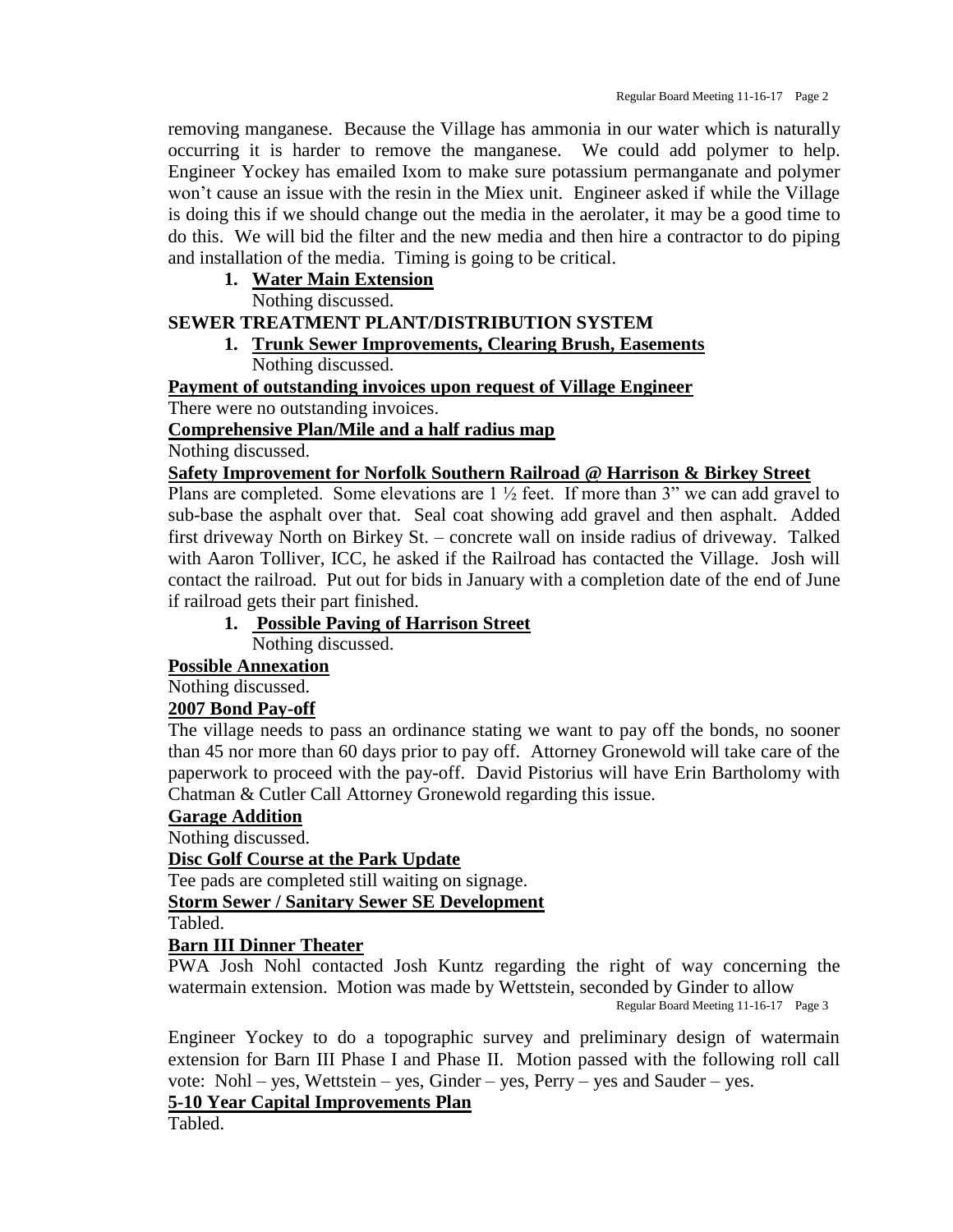# **NEW BUSINESS**

#### **Sale of 2008 4500 GMC**

The Village received 7 sealed bids for the 2008 GMC 4500 truck with the plow. The bids were as follows:

| All Seasons Roofing         | \$20,010.00 |                        |
|-----------------------------|-------------|------------------------|
| <b>Backyard Living</b>      | \$15,102.00 |                        |
| <b>CIT Trucks</b>           | \$22,502.00 |                        |
| <b>Reinhart Landscaping</b> | \$25,125.00 |                        |
| <b>Scott Leman Auto</b>     | \$21,010.00 |                        |
| <b>Zeller Electric</b>      | \$24,700.00 | or $$26,600$ in credit |
| <b>Blunier Excavating</b>   | \$24,100.00 |                        |

It was determined the Village would not be willing to take payment in credit.

Motion was made by Ginder, seconded by Nohl to approve the highest bid of \$25,125.00 from Reinhart Landscaping. The Village will have a Special Meeting to approve the sale of surplus equipment. Motion passed with the following roll call vote: Nohl – yes, Wettstein – yes, Ginder – yes, Perry – yes and Sauder – yes.

## **Renewal of IL Municipal League Risk Management Insurance for 2018**

Motion was made by Ginder, seconded by Nohl to authorize the renewal of IL Municipal League Risk Management Insurance for 2018. Motion passed with the following roll call vote: Nohl – yes, Wettstein – yes, Ginder yes, Perry – yes and Sauder – yes.

## **Tax Levy & Truth in Taxation**

Tax Levy Ordinance will be considered at the 12-14-17 Regular Board Meeting.

# **Christmas Gifts for Employees**

Motion was made by Nohl, seconded by Sauder to keep Christmas gifts the same as last year. Full time employees will receive \$100 gift certificate. Duane Freidinger will also receive a \$100 gift certificate for clearing brush along sewer trunk line. Part-time employees will receive a \$60 gift card and Bruce Wyss, storm spotter chairman will also receive a \$60 gift card. Chairman of Board of Appeals and Planning Commission chairman will both receive \$40 gift certificate. Josh Nohl Planning Commission chairman forfeited his chairman certificate. Motion passed with the following roll call vote: Nohl – yes, Wettstein – yes, Ginder yes, Perry – yes and Sauder – yes.

# **Annual Salary Review**

Motion was made by Wettstein, seconded by Ginder to enter Executive Session, under 2 (c-1) of the Open Meetings Act to discuss employee compensation. Motion passed with the following roll call vote: Nohl – yes, Wettstein – yes, Ginder – yes, Perry – yes and Sauder – yes.

The President and Board of Trustee went into Executive Session at 7:52 p.m. to discuss employee salaries. No action was taken in Executive Session.

#### **Adjourn Executive Session**

Motion was made by , seconded by to adjourn Executive Session. Motion passed with the following roll call vote: Nohl – yes-no, Wettstein – yes-no, Ginder – yes-no, Perry – yes-no, Edwards – yes-no and Sauder – yes-no.

Motion was made by Wettstein, seconded by Perry to adopt the wage rate changes that were presented in Executive Session. Motion passed with the following roll call vote: Nohl – abstain, Wettstein – yes, Ginder – yes, Perry – yes and Sauder – yes.